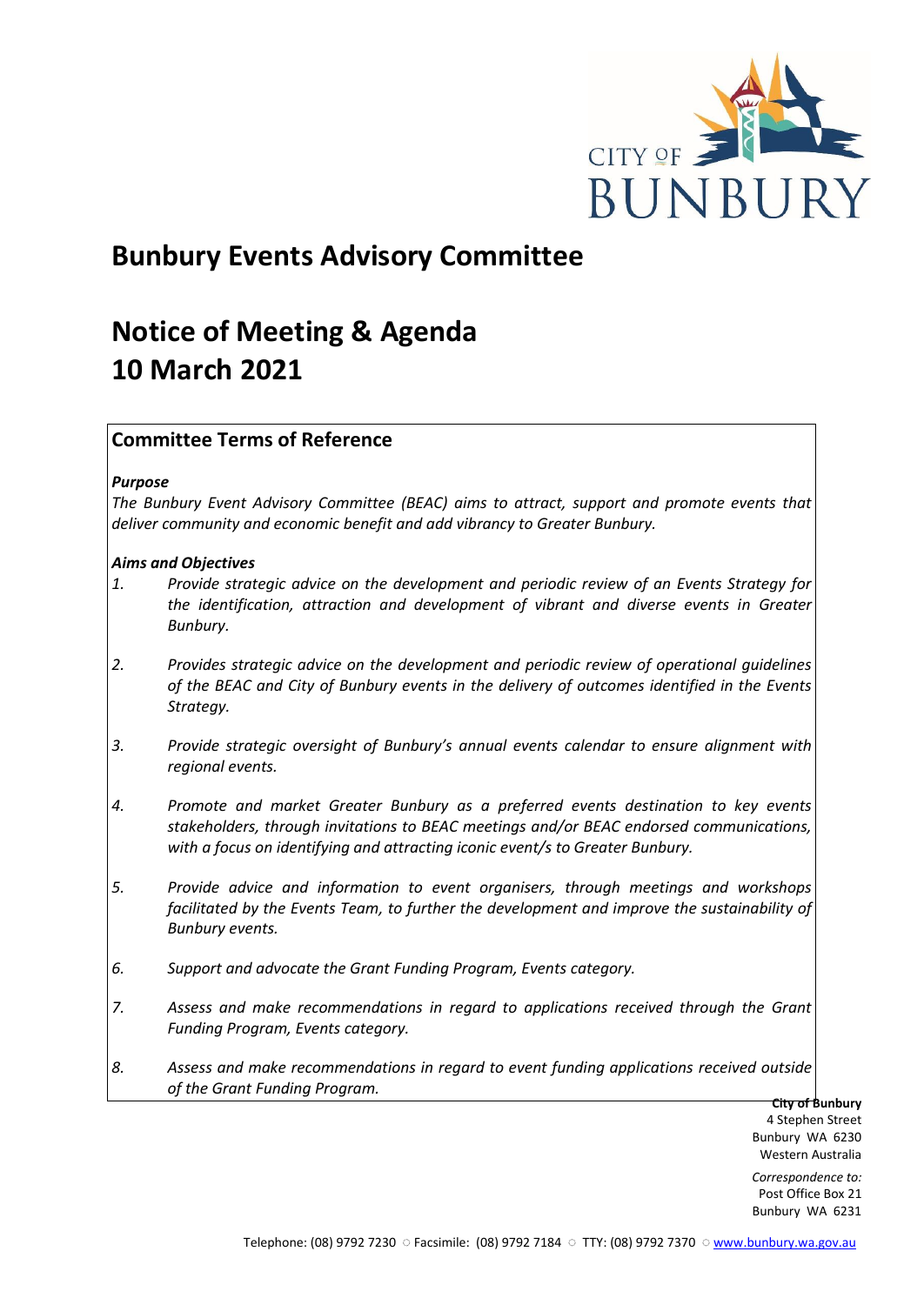# **Table of Contents**

| Item No |      | Subject | Page No |
|---------|------|---------|---------|
| 1.      |      |         |         |
| 2.      |      |         |         |
| 3.      |      |         |         |
| 4.      |      |         |         |
|         | 4.1  |         |         |
|         | 4.2  |         |         |
| 5.      |      |         |         |
| 6.      |      |         |         |
| 7.      |      |         |         |
| 8.      |      |         |         |
|         | 8.1  |         |         |
|         | 8.2  |         |         |
|         | 8.3  |         |         |
| 9.      |      |         |         |
| 10.     |      |         |         |
|         | 10.1 |         |         |
|         | 10.2 |         |         |
| 11.     |      |         |         |
|         |      |         |         |
|         | 12.1 |         |         |
|         | 12.2 |         |         |
|         |      |         |         |
| 14.     |      |         |         |
|         |      |         |         |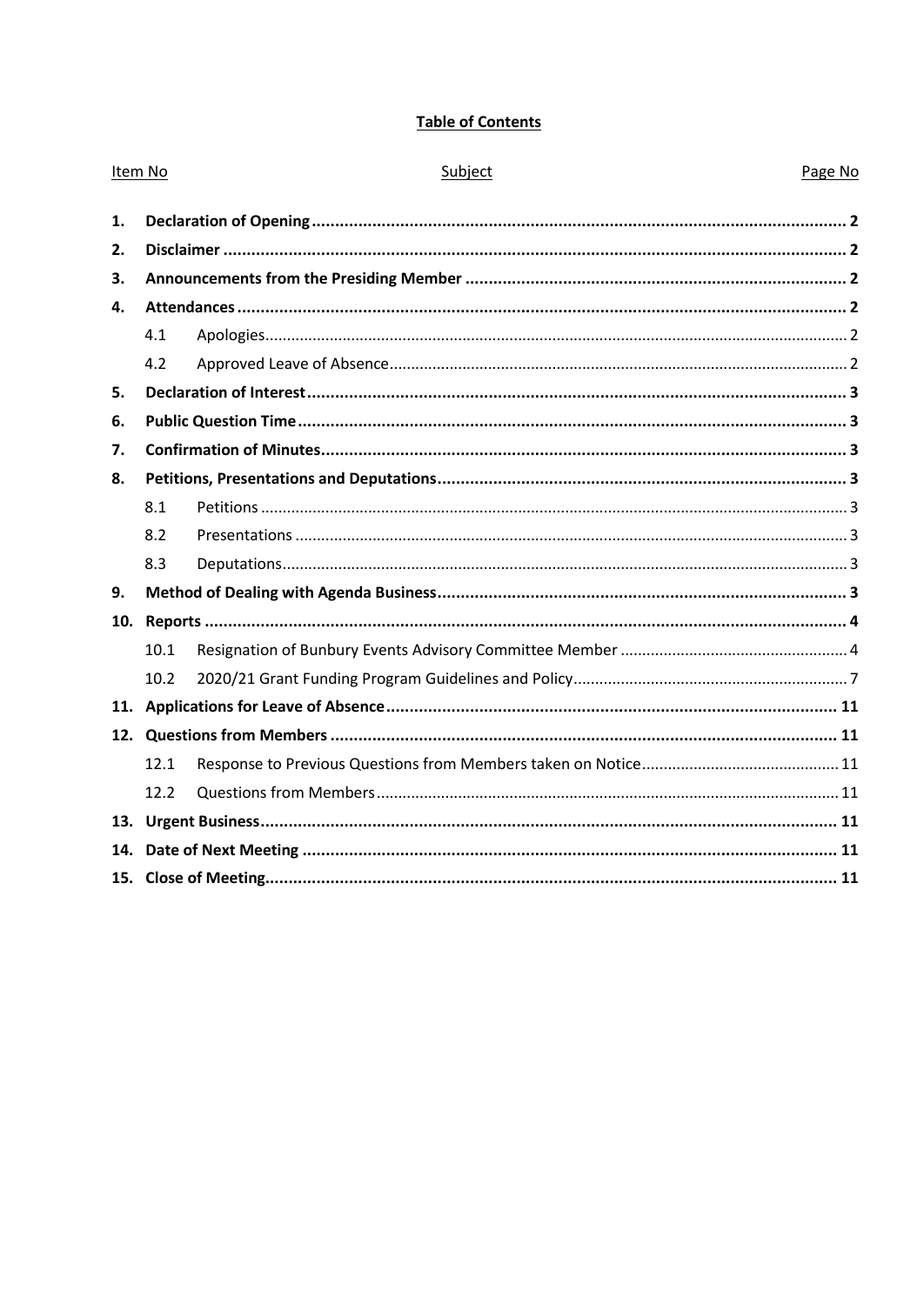# **Acknowledgement of Country**

\_\_\_\_\_\_\_\_\_\_\_\_\_\_\_\_\_\_\_\_\_\_\_\_\_\_\_\_\_\_\_\_\_\_\_\_\_\_\_\_\_\_\_\_\_\_\_\_\_\_\_\_\_\_\_\_\_\_\_\_\_\_\_\_\_\_\_\_\_\_\_\_\_\_\_\_\_\_\_\_\_\_\_\_\_\_\_\_\_\_\_\_\_\_\_

We acknowledge the Traditional Custodians of this land, the Wardandi Noongar people, and pay our respects to Elders past, present and future.

# **Vision**

Bunbury: welcoming and full of opportunities.

# **Organisational Values**

# #WEARECOB

| <b>WE ARE COMMUNITY</b> | We are one team<br>We keep each other safe<br>We display empathy and respect<br>We have fun and celebrate our successes<br>We work together to achieve great outcomes                                                            |  |  |
|-------------------------|----------------------------------------------------------------------------------------------------------------------------------------------------------------------------------------------------------------------------------|--|--|
| <b>WE ARE OPEN</b>      | We are open to opportunities<br>We actively listen and think things through<br>We are inclusive and treat everyone equally<br>We are honest and open in our communications<br>We are open to feedback to improve our performance |  |  |
| <b>WE ARE BRAVE</b>     | We lead the change, we own it<br>We trust and empower each other<br>We have the difficult conversations early<br>We hold ourselves to the highest standard<br>We have the courage to improve and simplify                        |  |  |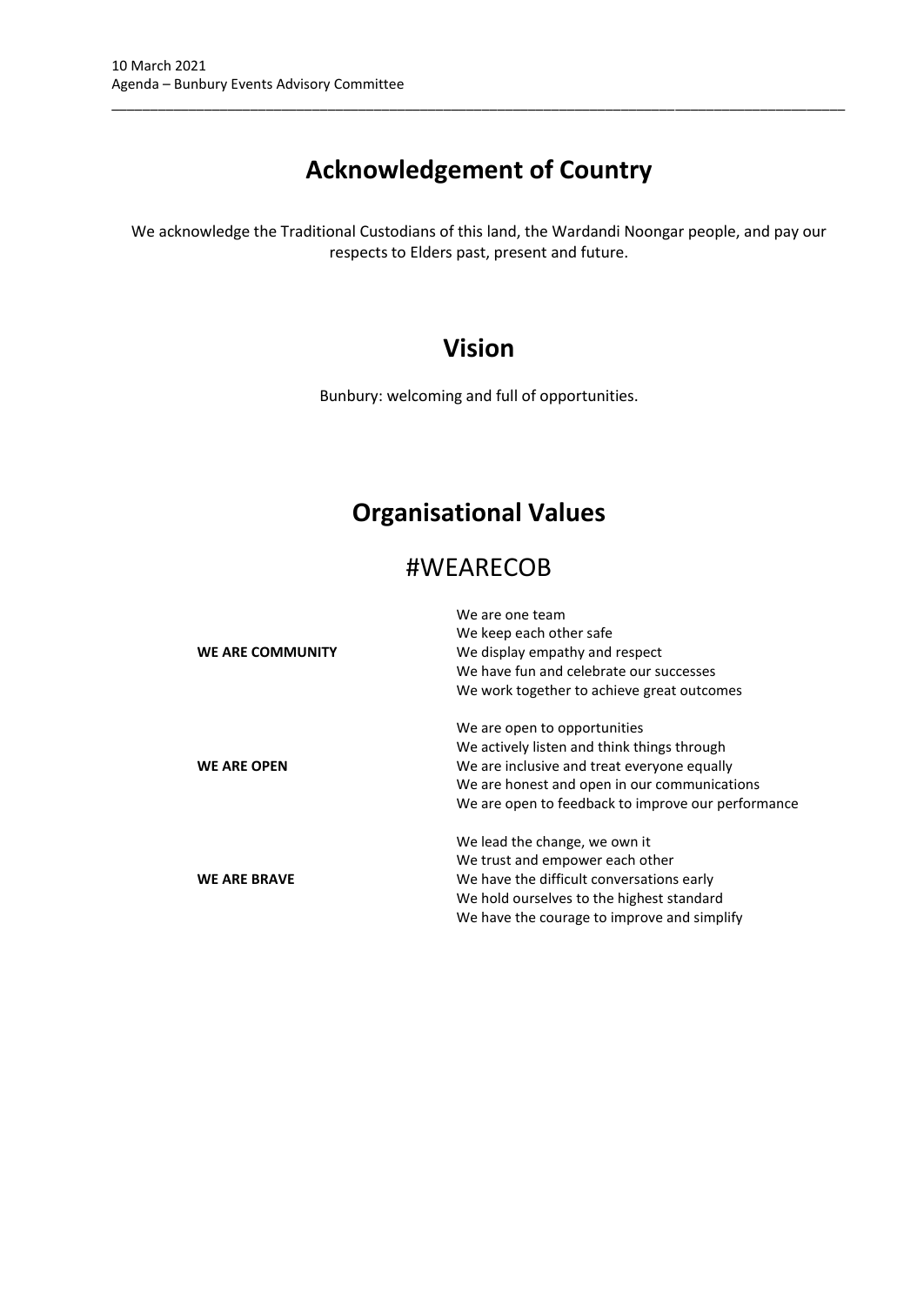

# **Bunbury Events Advisory Committee Meeting**

# **Notice of Meeting**

Dear Committee Members

The next Ordinary Meeting of the Bunbury Events Advisory Committee will be held in the Ocean Room, 4 Stephen Street, Bunbury on 10 March 2021 at 9:30am.

Signed: **Gary Barbour Director Sustainable Communities**

# **Agenda 10 March 2021**

Members of the public to note that recommendations made by this committee are not final and will be subject to adoption (or otherwise) at a future meeting of the Bunbury City Council.

| <b>Member Name</b>    | <b>Representing</b>                                |  |
|-----------------------|----------------------------------------------------|--|
| Cr Amanda Yip         | City of Bunbury                                    |  |
| Cr Karen Steele       | City of Bunbury                                    |  |
| Cr Cheryl Kozisek     | City of Bunbury                                    |  |
| David Kerr            | Bunbury Geographe Chamber of Commerce and Industry |  |
| Suzanne Clarke        | <b>Bunbury Regional Entertainment Centre</b>       |  |
| Christina Mitchell    | Tourism Representative                             |  |
| Peter Jago            | <b>Community Representative</b>                    |  |
| <b>Richard Murphy</b> | <b>Community Representative</b>                    |  |
| <b>Ashley Hastie</b>  | <b>Community Representative</b>                    |  |
| Vacant                | <b>Community Representative</b>                    |  |

# *Committee Members:*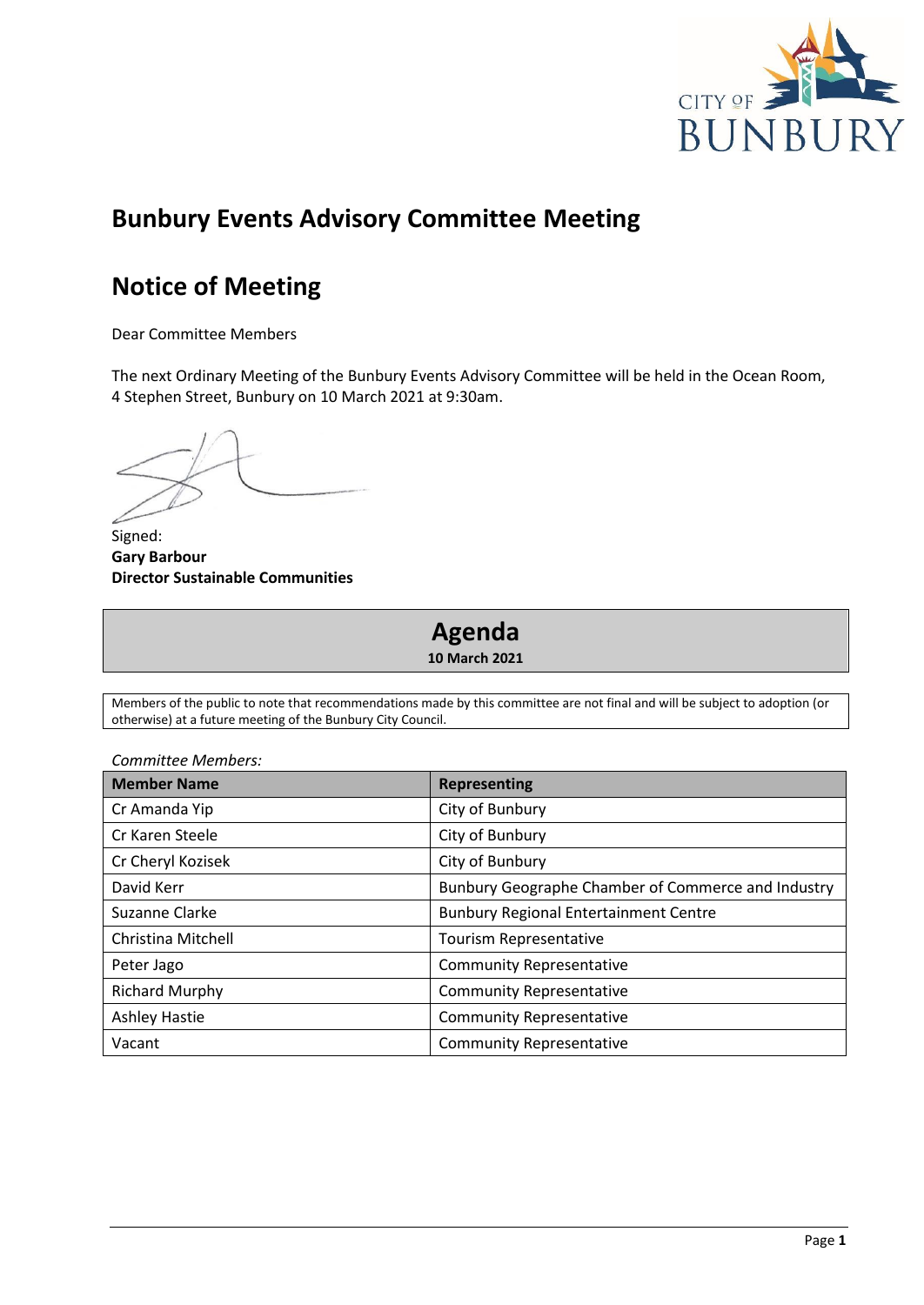## *Support Staff:*

| <b>Name</b>          | <b>Title</b>                                                                            |
|----------------------|-----------------------------------------------------------------------------------------|
| Gary Barbour         | Director Sustainable Communities                                                        |
| Sarah Upton          | <b>Manager Community Services</b>                                                       |
| Steve de Meillon     | <b>Team Leader Community Partnerships</b>                                               |
| Juaini Taylor        | Senior Events Officer                                                                   |
| Liz Allan            | Executive Assistant (Research and Projects) to the<br>Director Sustainable Communities. |
| <b>Brody Russell</b> | <b>Team Leader Public Relations</b>                                                     |

\_\_\_\_\_\_\_\_\_\_\_\_\_\_\_\_\_\_\_\_\_\_\_\_\_\_\_\_\_\_\_\_\_\_\_\_\_\_\_\_\_\_\_\_\_\_\_\_\_\_\_\_\_\_\_\_\_\_\_\_\_\_\_\_\_\_\_\_\_\_\_\_\_\_\_\_\_\_\_\_\_\_\_\_\_\_\_\_\_\_\_\_\_

# <span id="page-4-0"></span>**1. Declaration of Opening**

The Presiding Member declared the meeting open at \_\_\_\_\_\_\_\_\_\_\_\_\_\_\_\_\_\_\_\_\_\_\_\_\_\_\_\_\_\_\_

# <span id="page-4-1"></span>**2. Disclaimer**

Not applicable to this committee.

# <span id="page-4-2"></span>**3. Announcements from the Presiding Member**

# <span id="page-4-3"></span>**4. Attendances**

<span id="page-4-4"></span>**4.1 Apologies**

# <span id="page-4-5"></span>**4.2 Approved Leave of Absence**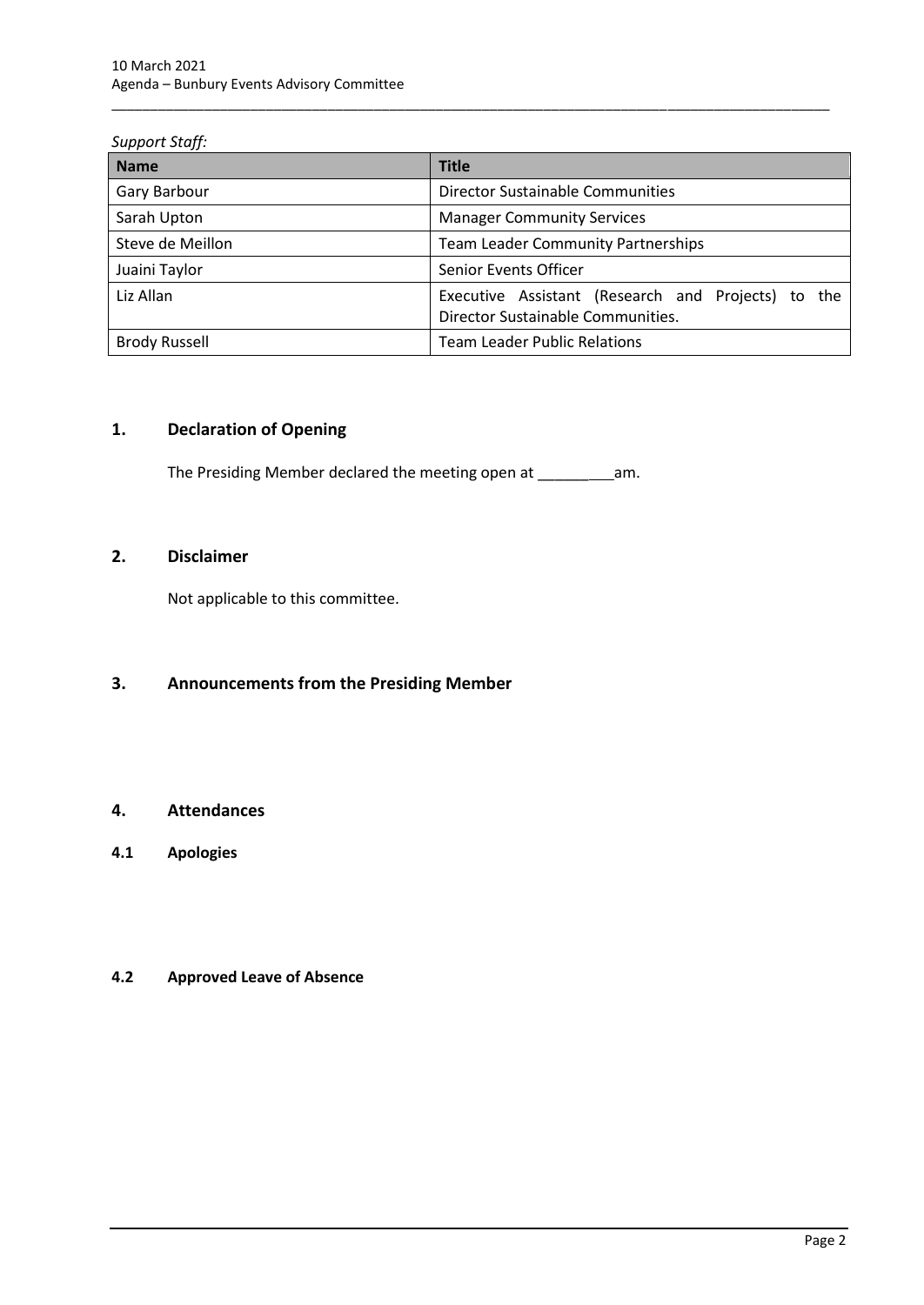# <span id="page-5-0"></span>**5. Declaration of Interest**

IMPORTANT: Committee members to complete a "Disclosure of Interest" form for each item on the agenda in which they wish to disclose a financial/proximity/impartiality interest. They should give the form to the Presiding Member before the meeting commences. After the meeting, the form is to be forwarded to the Administration Services Section for inclusion in the Corporate Financial Disclosures Register.

\_\_\_\_\_\_\_\_\_\_\_\_\_\_\_\_\_\_\_\_\_\_\_\_\_\_\_\_\_\_\_\_\_\_\_\_\_\_\_\_\_\_\_\_\_\_\_\_\_\_\_\_\_\_\_\_\_\_\_\_\_\_\_\_\_\_\_\_\_\_\_\_\_\_\_\_\_\_\_\_\_\_\_\_\_\_\_\_\_\_\_\_\_

## <span id="page-5-1"></span>**6. Public Question Time**

Not applicable to this committee.

# <span id="page-5-2"></span>**7. Confirmation of Minutes**

The Minutes of the meeting of the Bunbury Events Advisory Committee held on 20 January 2021 have been circulated.

#### **Recommendation**

The Minutes of the Bunbury Events Advisory Committee Meeting held on 20 January 2021, are confirmed as a true and accurate record.

#### <span id="page-5-3"></span>**8. Petitions, Presentations and Deputations**

<span id="page-5-4"></span>**8.1 Petitions**

## <span id="page-5-5"></span>**8.2 Presentations**

# <span id="page-5-6"></span>**8.3 Deputations**

# <span id="page-5-7"></span>**9. Method of Dealing with Agenda Business**

Items are dealt with in the order that they appear.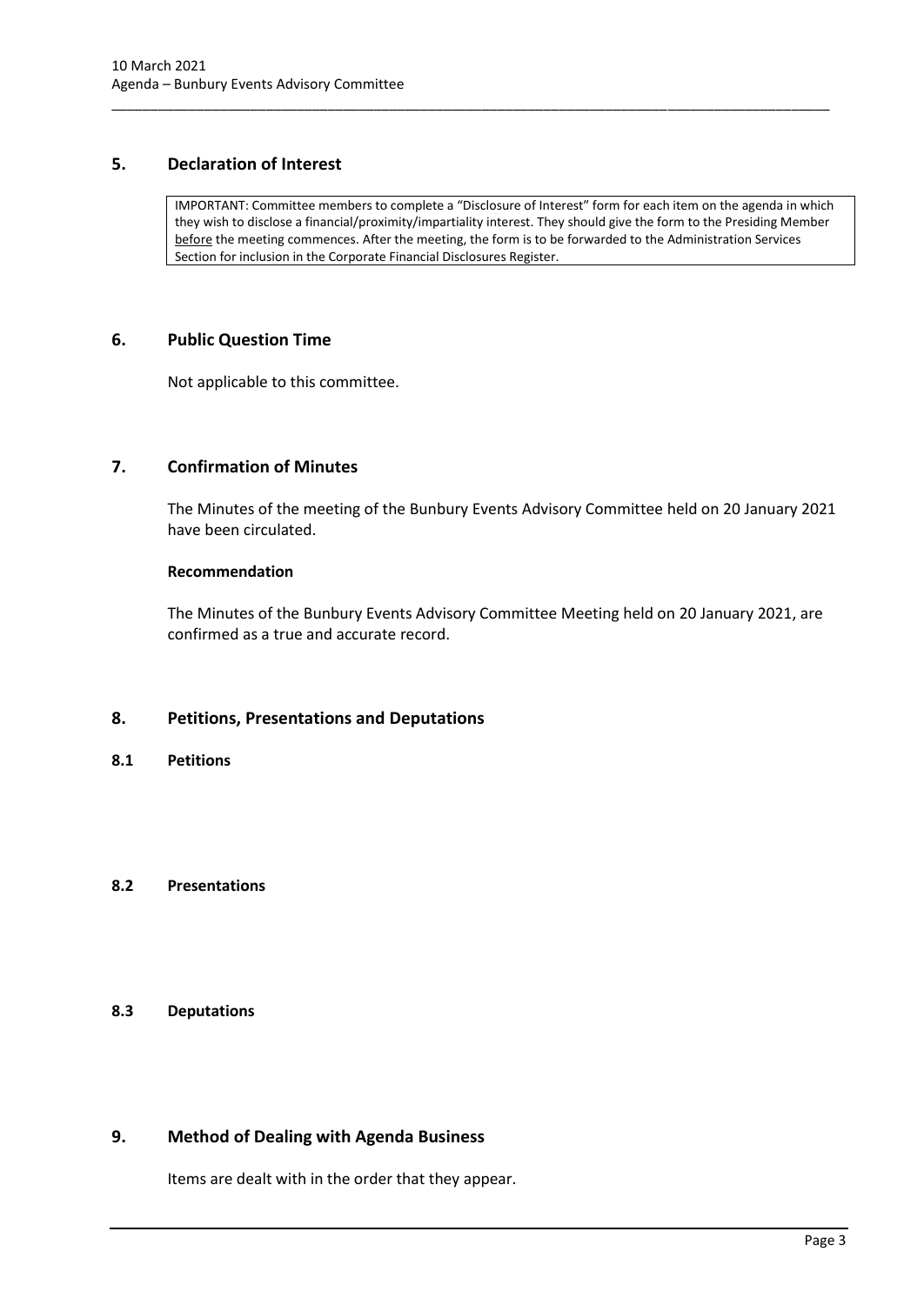## <span id="page-6-0"></span>**10. Reports**

#### <span id="page-6-1"></span>**10.1 Resignation of Bunbury Events Advisory Committee Member**

| <b>File Ref:</b>            | COB/530                                        |  |                             |  |
|-----------------------------|------------------------------------------------|--|-----------------------------|--|
| <b>Applicant/Proponent:</b> | Internal                                       |  |                             |  |
| <b>Responsible Officer:</b> | Juaini Taylor, Senior Events Officer           |  |                             |  |
| <b>Responsible Manager:</b> | Sarah Upton, Manager Community Services        |  |                             |  |
| <b>Executive:</b>           | Gary Barbour, Director Sustainable Communities |  |                             |  |
| <b>Authority/Discretion</b> | Advocacy                                       |  | Review                      |  |
|                             | Executive/Strategic                            |  | Quasi-Judicial              |  |
|                             | ⊠<br>Legislative                               |  | <b>Information Purposes</b> |  |
| <b>Attachments:</b>         |                                                |  |                             |  |

\_\_\_\_\_\_\_\_\_\_\_\_\_\_\_\_\_\_\_\_\_\_\_\_\_\_\_\_\_\_\_\_\_\_\_\_\_\_\_\_\_\_\_\_\_\_\_\_\_\_\_\_\_\_\_\_\_\_\_\_\_\_\_\_\_\_\_\_\_\_\_\_\_\_\_\_\_\_\_\_\_\_\_\_\_\_\_\_\_\_\_\_\_

#### **Summary**

This report is presented to the Bunbury Events Advisory Committee (BEAC) to advise of the resignation of committee member Richard Murphy.

#### **Executive Recommendation**

That the Bunbury Events Advisory Committee request Council:

- 1. Accept the resignation tendered by Richard Murphy from the Bunbury Events Advisory Committee effective 3 February 2021.
- 2. Request the CEO to formally thank the above member for his contribution to the Bunbury Events Advisory Committee.
- 3. Advertise the two vacant positions on the BEAC as there are four (4) committee meetings left until the October 2021 elections.

*Voting Requirement: Simple Majority* 

#### **Strategic Relevance**

| Theme 1<br>Goal | Our community and culture<br>A safe, healthy and cohesive community, with a rich cultural life, and<br>supportive social environment.                  |
|-----------------|--------------------------------------------------------------------------------------------------------------------------------------------------------|
| Objective 1.4   | Arts, culture, heritage and events that enrich our understanding and<br>enjoyment of life, celebrate our identity and bring the community<br>together. |
| Theme 4         | Our City                                                                                                                                               |
| Goal            | Civic Leadership, partnerships and sound governance in delivering with<br>and for the community                                                        |
| Objective 4.2   | A highly engaged and involved community, working together on strategy<br>development and implementation.                                               |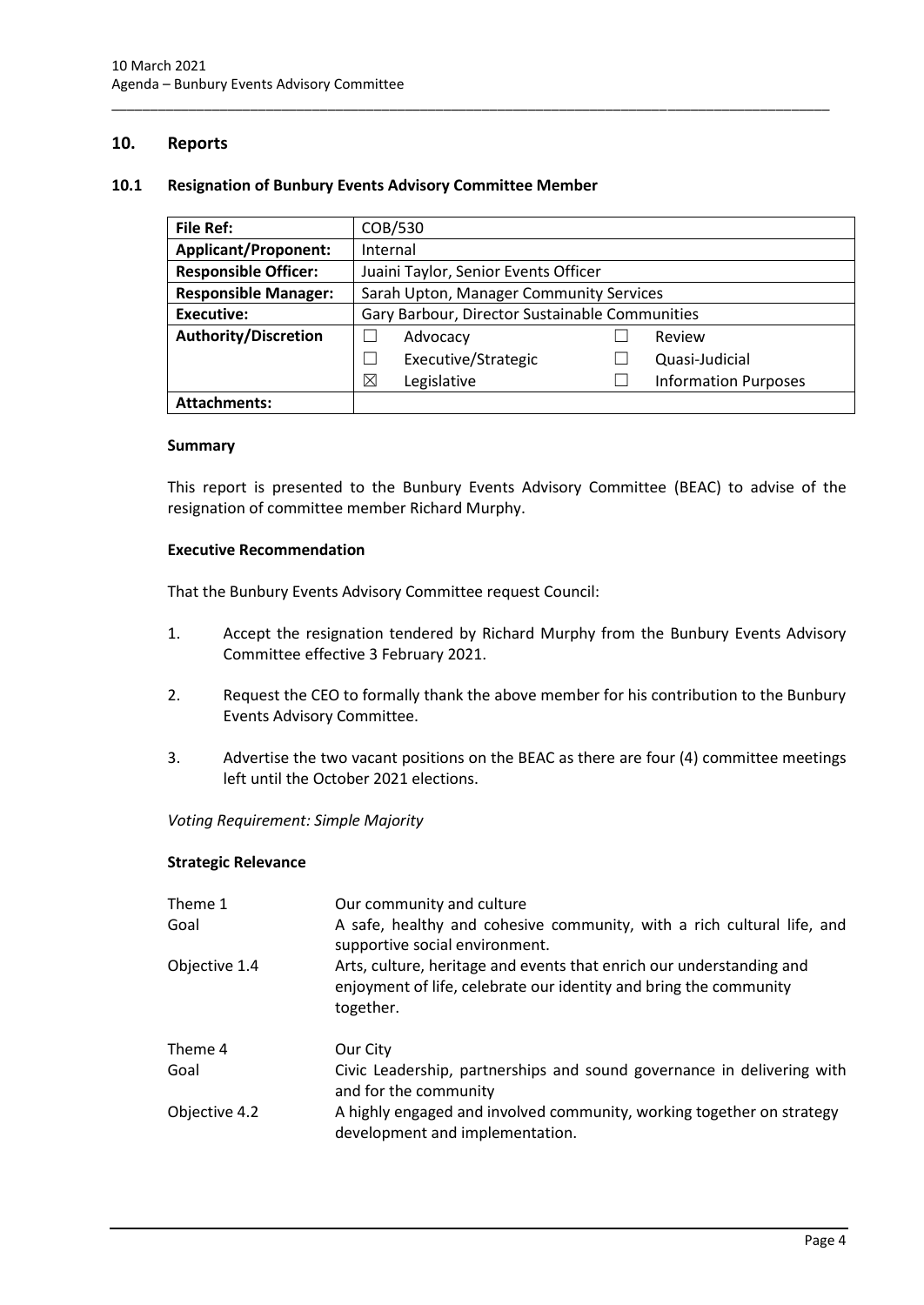#### **Regional Impact Statement**

The Bunbury Events Advisory Committee (BEAC) aims to attract, support and promote events that deliver community and economic benefit, and add vibrancy to Greater Bunbury. BEAC membership is open to people from the Greater Bunbury region.

\_\_\_\_\_\_\_\_\_\_\_\_\_\_\_\_\_\_\_\_\_\_\_\_\_\_\_\_\_\_\_\_\_\_\_\_\_\_\_\_\_\_\_\_\_\_\_\_\_\_\_\_\_\_\_\_\_\_\_\_\_\_\_\_\_\_\_\_\_\_\_\_\_\_\_\_\_\_\_\_\_\_\_\_\_\_\_\_\_\_\_\_\_

# **Background**

Richard Murphy, a community reprentative on BEAC, submitted his resignation via email on 3 February 2021. The reasons stated for the resignation was due to relocation of employment.

BEAC meets on a Wednesday on a bi-monthly basis (every second month). There are four (4) scheduled meetings prior to the local government elections in October 2021. All committee members will be required to reapply for their positions following the elections.

City's Committee Book outlines membership of BEAC to comprise ten (10) voting members including:

- \* Three (3) City of Bunbury Councillors.
- \* Bunbury Chamber of Commerce and Industries Representative.
- \* Bunbury Regional Entertainment Centre Representative.
- \* Tourism Representative.
- Four (4) Community Representatives.

Section 5.19 of the Local Government Act 1995 states that a committee meeting quorum requires at least 50% of the number of members (whether vacant or not). As BEAC comprises ten (10) members, the committee requires five (5) members to attend meetings to ensure a quorum.

BEAC currently has one existing vacancy within the community representatives. With the recent resignation of Richard Murphy, membership of the committee comprises eight (8) filled positions, comprising two (2) community representatives.

At its Meeting held 11 November 202 the BEAC accepted the resignation of Simon Rose and referred this to Council without advertising. At the BEAC Meeting, Members noted that if another vacancy arose advertising would need to occur.

#### **Council Policy Compliance**

Not applicable.

#### **Legislative Compliance**

*Local Government Act 1995.*

#### **Officer Comments**

Richard Murphy has been a valued member of BEAC on the time he has served. Due to work commitments Richard is unable to commit to his membership on BEAC.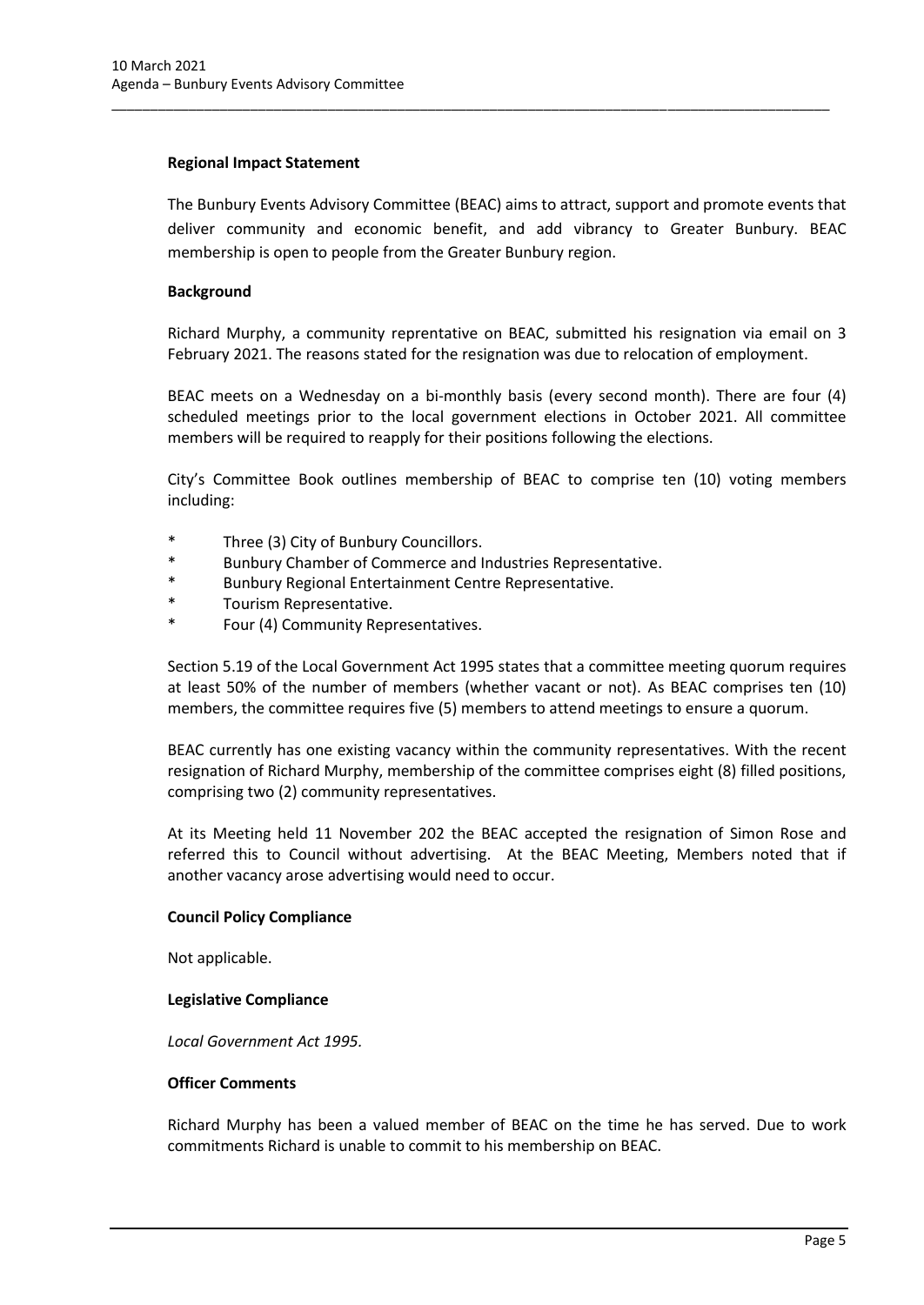The resignation will reduce the committee membership to eight (8) voting members. The committee membership maintains a composition of both community and industry representation. The committee requires at least five (5) members present at meetings to acheieve a quorum. The committee is therefore able to maintain quorum at ongoing meetings and comprise a good mixutre of membership.

\_\_\_\_\_\_\_\_\_\_\_\_\_\_\_\_\_\_\_\_\_\_\_\_\_\_\_\_\_\_\_\_\_\_\_\_\_\_\_\_\_\_\_\_\_\_\_\_\_\_\_\_\_\_\_\_\_\_\_\_\_\_\_\_\_\_\_\_\_\_\_\_\_\_\_\_\_\_\_\_\_\_\_\_\_\_\_\_\_\_\_\_\_

Timelines associated with advertising fort this position are:

| <b>Action</b>                                    | <b>Estimated Timeline</b> |
|--------------------------------------------------|---------------------------|
| Council asked to endorse re-advertisement        | 6 April 2021              |
| Advertise for positions on the committee         | 12-27 April 2021          |
| Nominations assessed by Council Officers         | 7 May 2021                |
| Nominations presented to Council for endorsement | 18 May 2021               |

At its Meeting held 11 November 202 the BEAC accepted the resignation of Simon Rose and referred this to Council without advertising. At the BEAC Meeting, Members noted that if another vacancy arose advertising would need to occur.

## **Analysis of Financial and Budget Implications**

Advertising of the position would be undertaken within the operational budget.

## **Community Consultation**

Not applicable.

# **Councillor/Officer Consultation**

Not applicable.

#### **Applicant Consultation**

Not applicable.

#### **Timeline: Council Decision Implementation**

A report will be prepared for the Ordinary Council Meeting held on 6 April 2021.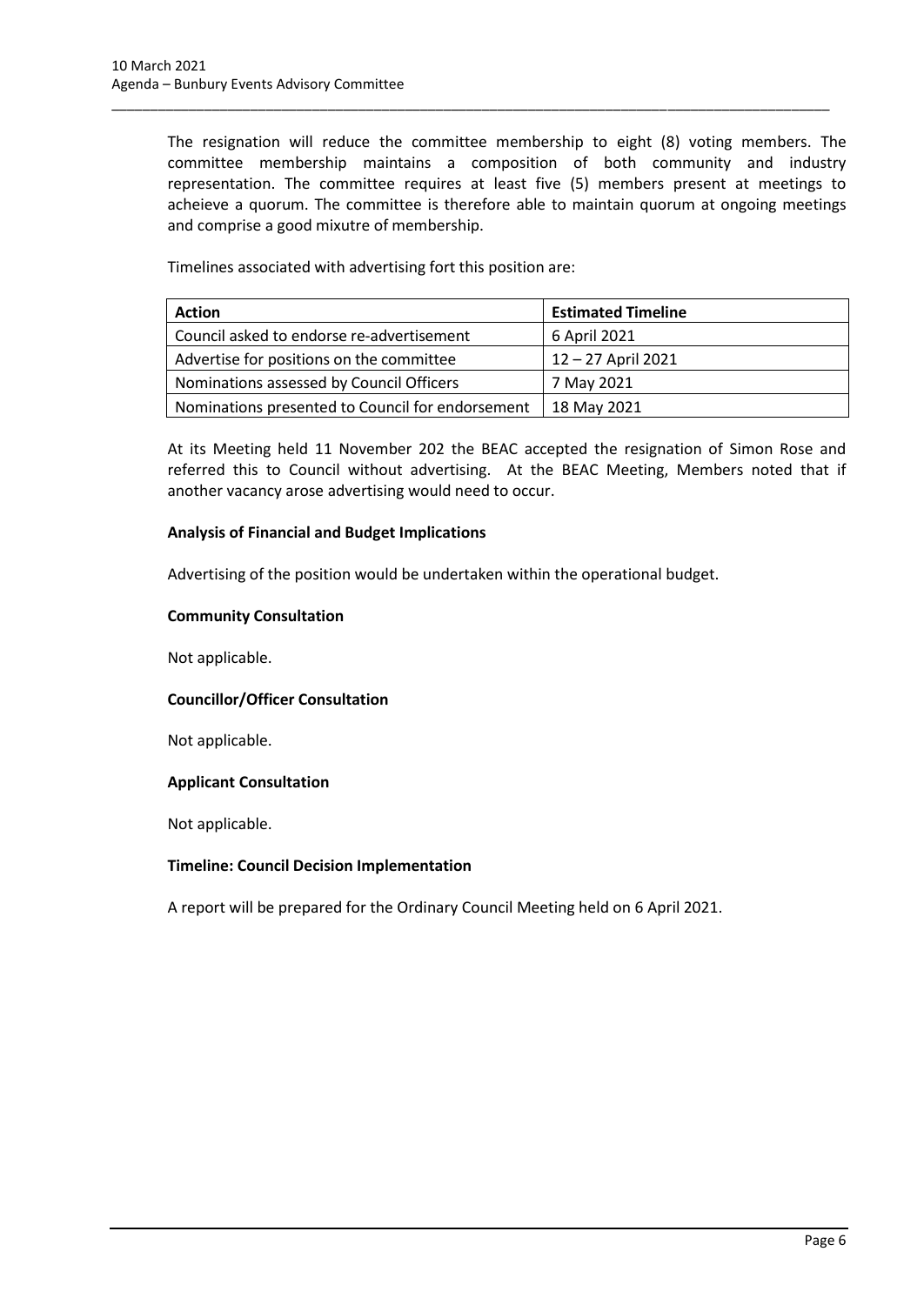### <span id="page-9-0"></span>**10.2 2020/21 Grant Funding Program Guidelines and Policy**

| <b>File Ref:</b>            | COB/530                                               |   |                             |  |
|-----------------------------|-------------------------------------------------------|---|-----------------------------|--|
| <b>Applicant/Proponent:</b> | <b>Internal Report</b>                                |   |                             |  |
| <b>Responsible Officer:</b> | Juaini Taylor, Senior Events Officer                  |   |                             |  |
| <b>Responsible Manager:</b> | Sarah Upton, Manager Community Services               |   |                             |  |
| <b>Executive:</b>           | Gary Barbour, Director Sustainable Communities        |   |                             |  |
| <b>Authority/Discretion</b> | Advocacy                                              | ⋉ | Review                      |  |
|                             | ⊠<br>Executive/Strategic                              |   | Quasi-Judicial              |  |
|                             | Legislative                                           |   | <b>Information Purposes</b> |  |
| <b>Attachments:</b>         | Appendix 1: Proposed Grant Funding Program Guidelines |   |                             |  |
|                             | Appendix 2: Proposed Grant Funding Program Policy     |   |                             |  |

\_\_\_\_\_\_\_\_\_\_\_\_\_\_\_\_\_\_\_\_\_\_\_\_\_\_\_\_\_\_\_\_\_\_\_\_\_\_\_\_\_\_\_\_\_\_\_\_\_\_\_\_\_\_\_\_\_\_\_\_\_\_\_\_\_\_\_\_\_\_\_\_\_\_\_\_\_\_\_\_\_\_\_\_\_\_\_\_\_\_\_\_\_

#### **Summary**

The purpose of this report is for BEAC to consider the amended Grant Funding Program Guidelines and Policy.

#### **Executive Recommendation**

That the Bunbury Events Advisory Committee recommend that Council that subject to final approval of the \$40,000 during budget deliberations for 21/22 endorse amendments to the Grant Funding Program Guidelines (**attached** at Appendix 1) and Grant Funding Program Policy (**attached** at Appendix 2).

#### *Voting Requirement: Simple Majority*

#### **Strategic Relevance**

| Theme 1<br>Goal | Our community and culture.<br>A safe, healthy and cohesive community, with a rich cultural life, and<br>supportive social environment.                 |  |  |
|-----------------|--------------------------------------------------------------------------------------------------------------------------------------------------------|--|--|
| Objective 1.4   | Arts, culture, heritage and events that enrich our understanding and<br>enjoyment of life, celebrate our identity and bring the community<br>together. |  |  |
| Theme 4         | Our City                                                                                                                                               |  |  |
| Goal            | Civic Leadership, partnerships and sound governance in delivering with<br>and for the community.                                                       |  |  |
| Objective 4.4   | A skilled organisation, which exercises responsible asset stewardship,<br>sound financial management, and exemplary customer service.                  |  |  |

#### **Regional Impact Statement**

The City of Bunbury Grant Funding Program provides the opportunity for a range of community programs, events and occurs to be delivered each year bringing social and economic benefits to the City and the Greater Bunbury Region.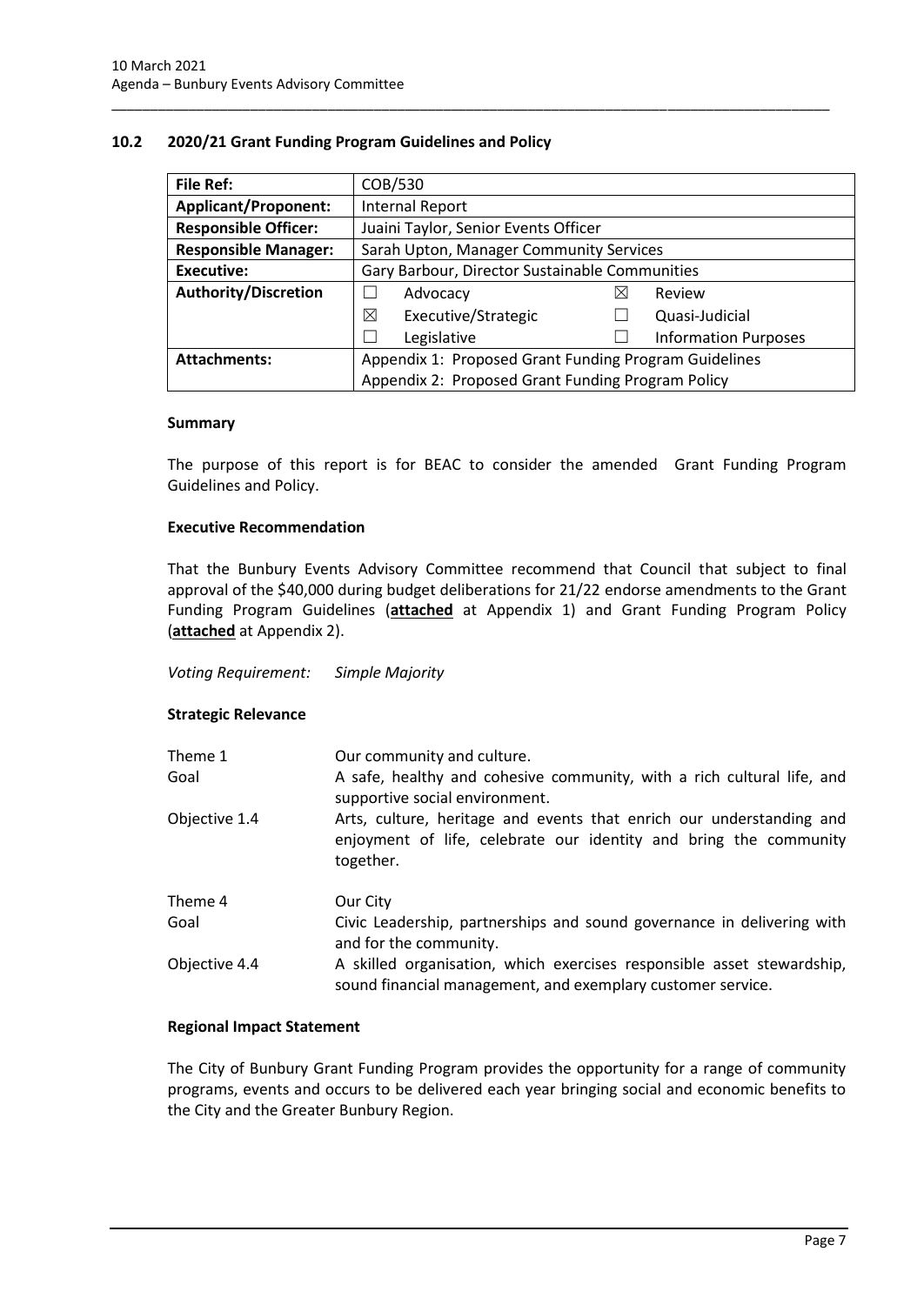#### **Background**

The City of Bunbury Grant Funding Program is an annual program that provide funding in a variety of categories which aim to enhance the community and economy. The Grant Program aims to be a detailed yet transparent process which enables a range of quality and diverse events to take place.

\_\_\_\_\_\_\_\_\_\_\_\_\_\_\_\_\_\_\_\_\_\_\_\_\_\_\_\_\_\_\_\_\_\_\_\_\_\_\_\_\_\_\_\_\_\_\_\_\_\_\_\_\_\_\_\_\_\_\_\_\_\_\_\_\_\_\_\_\_\_\_\_\_\_\_\_\_\_\_\_\_\_\_\_\_\_\_\_\_\_\_\_\_

The Grant Funding Program policy provides an equitable and transparent process for Council to determine financial support to individuals, community and sporting groups, and other legal entities.

At the Ordinary Council Meeting held 23 February 2021 Council decided (23/21):

*"That Council considers allocating \$40,000 from PR-4211 'Provide funding for an Events Grants Funding Round' towards the new "Major Community Events" funding category during budget deliberations for 2021/22."*

Budget deliberations have not yet concluded and the funds have not yet been allocated so endorsement of documentation is requested pending adoption of the Budget.

To ensure the above aims are achieved, Council Officers undertake an annual review of the Grant Funding Program Guidelines and Policy. The annual review has been complete and is presented to BEAC for consideration and recommendation to Council. The 2020/21 Grant Funding Program Guidelines are attached (**attached** at Appendix 1).

#### **Council Policy Compliance**

This report proposes changes to the Council Policy *Grant Funding Program.*

#### **Legislative Compliance**

*Local Government Act 1995.*

#### **Officer Comments**

Each year Council Officers conduct a review on the City's Grant Funding Program, to ensure the guidelines and policy are clear, the program aligns and addresses the outcomes of the City's Strategic Community Plan and that the process for funding maintains best practice.

At the 23 February 2021 Ordinary Council meeting, Council endorsed BEAC's recommendation to create a new "Major Community Events" funding category. Subsequently this category has been added into the overall Grant Funding Program Guidelines and Policy.

Proposed changes to the Grant Funding Program Policy have been marked up and attached to this report (**attached** at Appendix 2).

The Grant Funding Guidelines have been amended with minor textual updates and a range adjustments resulting from applicant feedback and informal discussions with the BEAC members. The table below provides an outline of the proposed amendments and supporting rational.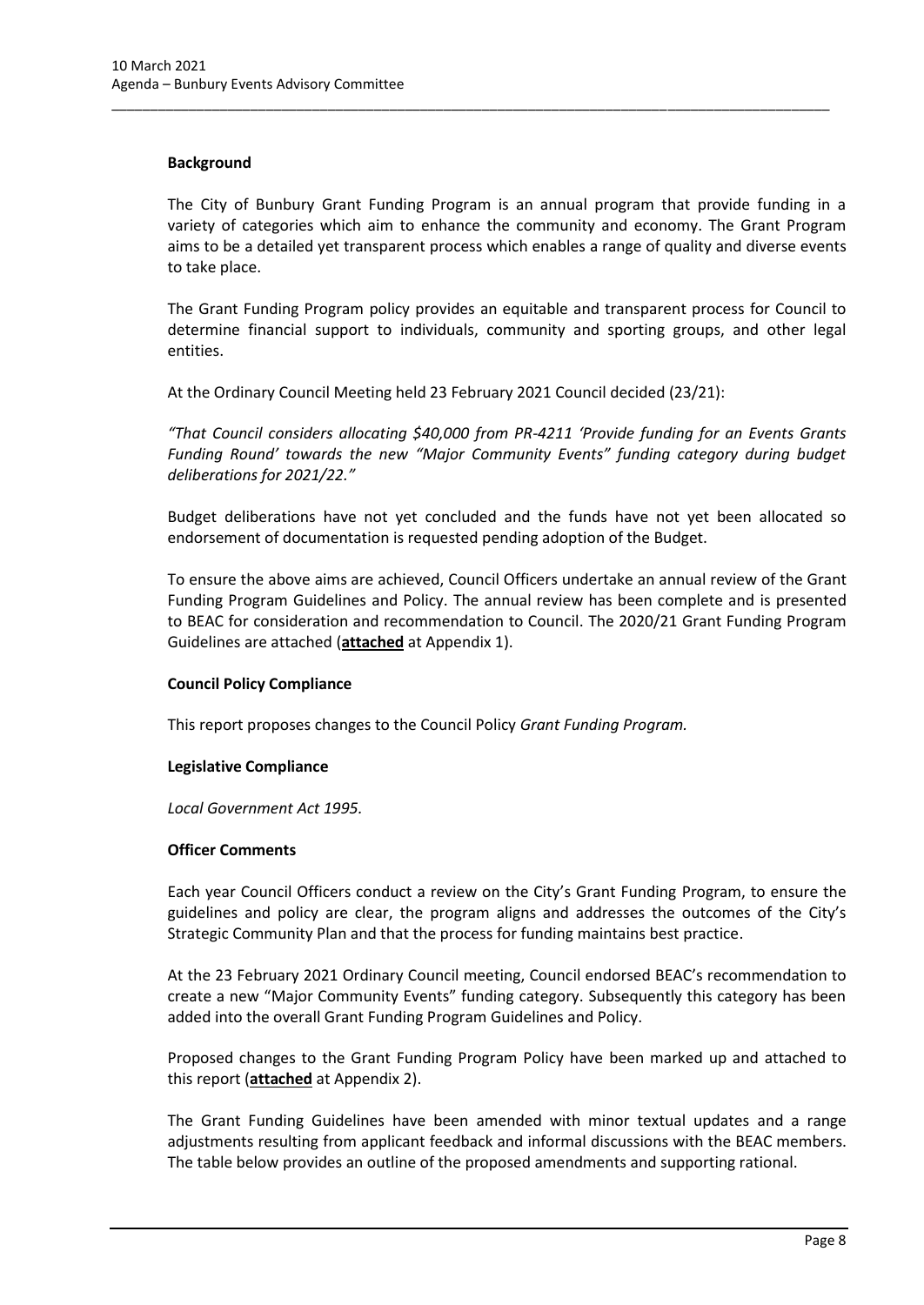| <b>General Guidelines</b>                                                                                                                                                                                                       |                                                                                                                        |  |
|---------------------------------------------------------------------------------------------------------------------------------------------------------------------------------------------------------------------------------|------------------------------------------------------------------------------------------------------------------------|--|
| <b>Proposed Amendments</b>                                                                                                                                                                                                      | <b>Rationale</b>                                                                                                       |  |
| Increased the dollar figure for in-kind support<br>from \$25/hour to \$30/hour.                                                                                                                                                 | In accordance with market research.                                                                                    |  |
| Included 'beach raking' and 'cleaning services<br>for the Graham Bricknell Music Shell' as part<br>of the City's in-kind support services.                                                                                      | A service that the City can provide to applicants<br>within existing service delivery.                                 |  |
| Removed the Events trailer use from the list of<br>the City's in-kind support services.                                                                                                                                         | The use and management of the Events trailer<br>is currently under review.                                             |  |
| Included the following: "It is a requirement<br>that all COVID-19 regulations are complied<br>with for the planning and delivery of the<br>project."                                                                            | A new requirement for events, as instructed by<br>the WA Department of Health.                                         |  |
| Removed the CBD Summer Events as a sub-<br>category to its own category.                                                                                                                                                        | Category now has different assessment criteria<br>to the Events category.                                              |  |
| <b>Community Category</b>                                                                                                                                                                                                       |                                                                                                                        |  |
| <b>Proposed Amendments</b>                                                                                                                                                                                                      | <b>Rationale</b>                                                                                                       |  |
| Included the following requirement in the<br>eligibility criteria: "For applications exceeding<br>\$15,000 it is mandatory for the Applicant to<br>attend the grant information session<br>facilitated by the City of Bunbury." | As recommend by the BEAC.                                                                                              |  |
| <b>Events Category</b>                                                                                                                                                                                                          |                                                                                                                        |  |
| <b>Proposed Amendments</b>                                                                                                                                                                                                      | <b>Rationale</b>                                                                                                       |  |
| Included the following requirement in the<br>eligibility criteria: "For applications exceeding<br>\$15,000 it is mandatory for the Applicant to<br>attend the grant information session<br>facilitated by the City of Bunbury." | As recommend by the BEAC.                                                                                              |  |
| <b>CBD Summer Events Category</b>                                                                                                                                                                                               |                                                                                                                        |  |
| <b>Proposed Amendments</b>                                                                                                                                                                                                      | <b>Rationale</b>                                                                                                       |  |
| Remove 'Summer' from the 'CBD Summer<br>Events' category.                                                                                                                                                                       | To allow the events to take place 1 August<br>2021 - 31 August 2022 in alignment with the<br>other funding categories. |  |
| Remove the requirement for the events to<br>take place in December, January, and<br>February.                                                                                                                                   | To allow the events to take place 1 August<br>2021 - 31 August 2022 in alignment with the<br>other funding categories. |  |
| Remove the requirement that the events must<br>be delivered by one (1) applicant.                                                                                                                                               | As recommend by BEAC to allow the approval<br>of events to be delivered by multiple<br>applicants.                     |  |

\_\_\_\_\_\_\_\_\_\_\_\_\_\_\_\_\_\_\_\_\_\_\_\_\_\_\_\_\_\_\_\_\_\_\_\_\_\_\_\_\_\_\_\_\_\_\_\_\_\_\_\_\_\_\_\_\_\_\_\_\_\_\_\_\_\_\_\_\_\_\_\_\_\_\_\_\_\_\_\_\_\_\_\_\_\_\_\_\_\_\_\_\_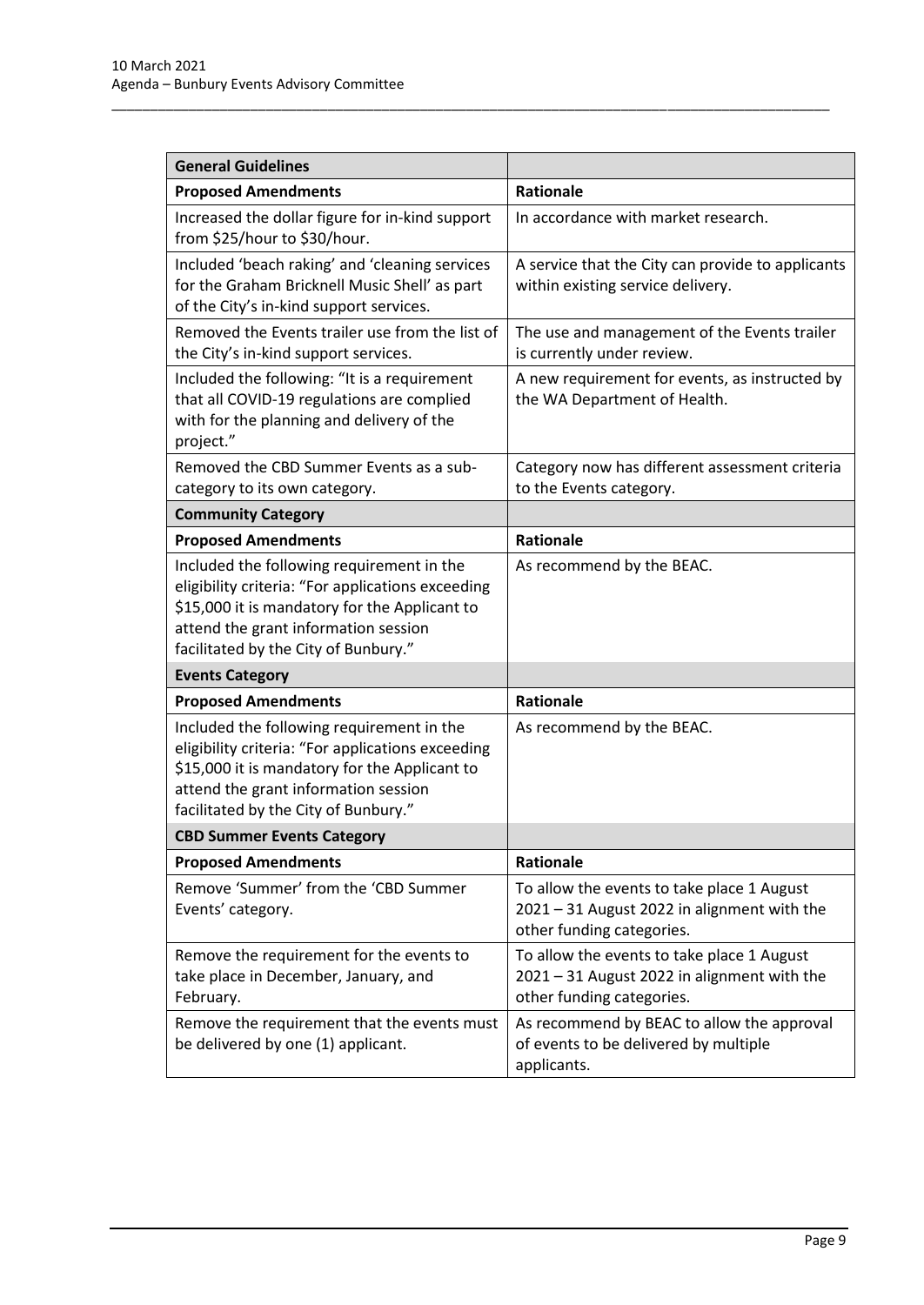# **Analysis of Financial and Budget Implications**

At the Ordinary Council Meeting held 23 February 2021 Council decided (23/21):

\_\_\_\_\_\_\_\_\_\_\_\_\_\_\_\_\_\_\_\_\_\_\_\_\_\_\_\_\_\_\_\_\_\_\_\_\_\_\_\_\_\_\_\_\_\_\_\_\_\_\_\_\_\_\_\_\_\_\_\_\_\_\_\_\_\_\_\_\_\_\_\_\_\_\_\_\_\_\_\_\_\_\_\_\_\_\_\_\_\_\_\_\_

*"That Council considers allocating \$40,000 from PR-4211 'Provide funding for an Events Grants Funding Round' towards the new "Major Community Events" funding category during budget deliberations for 2021/22."*

Budget deliberations have not yet concluded and the funds have not yet been allocated so endorsement of documentation is requested pending adoption of the Budget.

#### **Community Consultation**

The proposed amendments incorporate applicant feedback from the Grant Funding Program.

## **Councillor/Officer Consultation**

Not Applicable.

## **Applicant Consultation**

Not Applicable.

## **Timeline: Council Decision Implementation**

A report will be prepared for the Ordinary Council Meeting held on 6 April 2021.